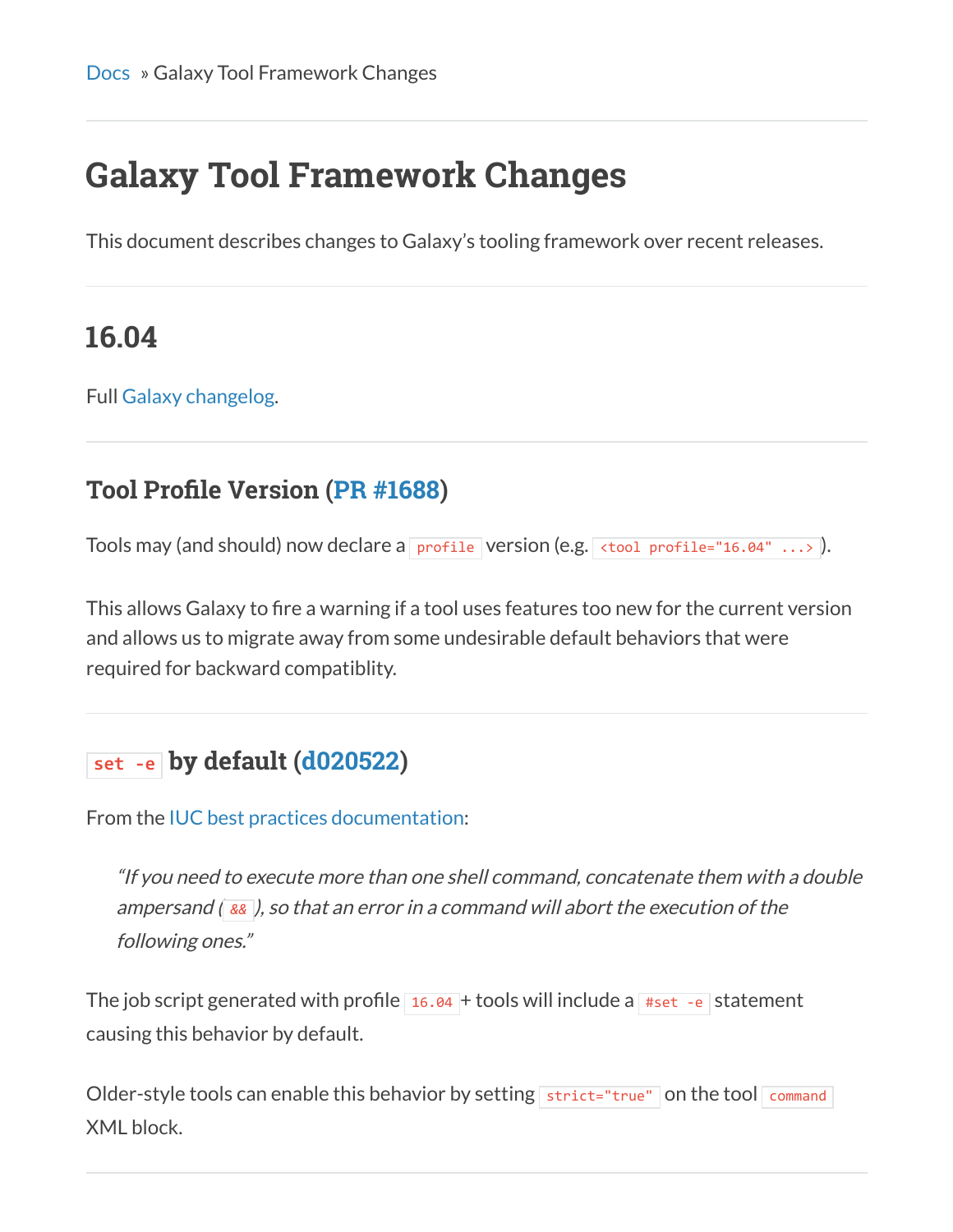#### **Using Exit Codes for Error Detection ([b92074e](http://planemo.readthedocs.org/en/latest/b92074e6ff87a19133b4d973577779c4ee6286d7))**

Previously the default behavior was for Galaxy to ignore exit codes and declare a tool in error if issued any output on standard error. This was a regretable default behavior and so all tools were encouraged to declare special XML blocks to force the use of exit codes.

For any tool that declares a profile version of  $\overline{16.04}$  or greater, the default is now just to use exit codes for error detection.

#### **Unrobust Features Removed ([b92074e](http://planemo.readthedocs.org/en/latest/b92074e6ff87a19133b4d973577779c4ee6286d7))**

A few tool features have ben removed from tools that declare a version of  $\frac{16.04}{16.04}$  or newer.

- The interepreter= attribute on command blocks has been eliminated. Please use \$\_\_tool\_directory\_\_ from within the tool instead.
- Format="input" on output datasets has been eliminated, please use Format source= to specify an exact input to derive datatype from.
- Disables extra output file discovery by default, tools must explicitly describe the outputs to collect with  $\frac{d}{dx}$  discover\_dataset tags.
- Tools require a version attribute previously an implicit default to  $1.0.0$  would be used.
- \$param\_file has been eliminated.

#### **Clean Working Directories**

Previously, Galaxy would fill tool working directories with files related to metadata and job metric collection. Tools will no longer be executed in the same directory as these files.

This applies to all tools not just profile  $16.04 + \text{tools}$ .

## **16.01**

#### Full [Galaxy changelog](https://docs.galaxyproject.org/en/master/releases/16.01_announce.html).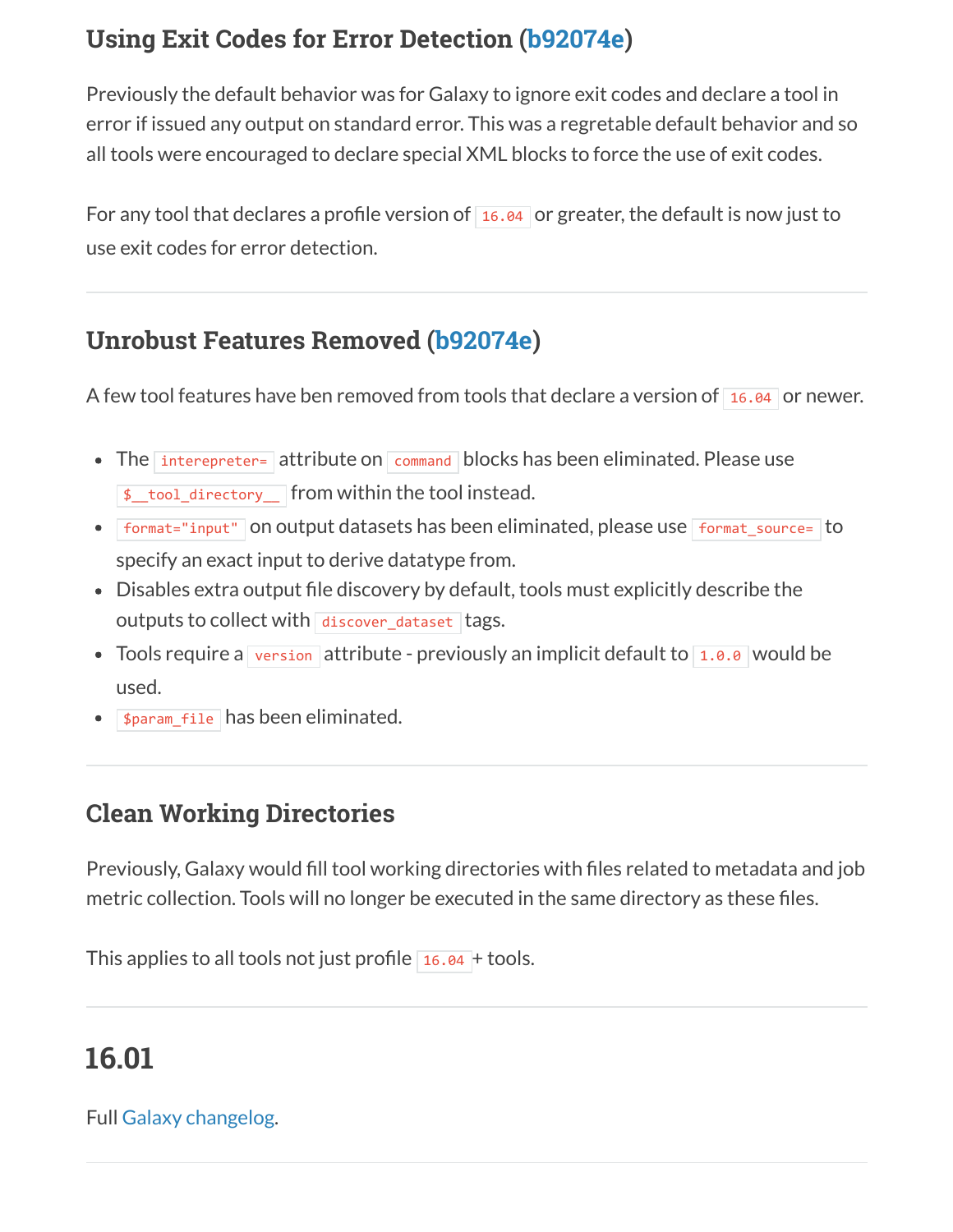#### **Conda Dependency Resolution [\(PR #1345\)](https://github.com/galaxyproject/galaxy/pull/1345)**

```
<tool> 
         ... 
        <requirements> 
                  <requirement type="package" version="0.11.4">FastQC</requirement> 
         </requirements> 
         ... 
</tool>
```
- Dependency resolvers tell Galaxy how to translate requirements into jobs.
- The Conda dependency resolver forces Galaxy to create a conda environment for the job with  $F$ astoc at version  $\theta$ .11.4 installed.
- Only dependency resolver that can be installed at runtime great for Docker images, heterogeneous clusters, and testing tools.
- Links [Conda](http://conda.pydata.org/docs/) and [BioConda](https://bioconda.github.io/)

#### **ToolBox Enhancements - Labels ([PR #1012](https://github.com/galaxyproject/galaxy/pull/1012))**

**ToolBox Labels** 

#### **ToolBox Enhancements - Monitoring ([PR #1398\)](https://github.com/galaxyproject/galaxy/pull/1398)**

- The Galaxy toolbox can be reloaded from the Admin interface.
- Tool conf files (e.g.  $\frac{1}{10}$  tool\_conf.xml) can be monitored and automatically reloaded by Galaxy.
- Tool conf files can now be specified as YAML (or JSON).

#### **Process Inputs as JSON [\(PR #1405](https://github.com/galaxyproject/galaxy/pull/1405))**

```
    <command>python "$__tool_directory/script.py" "$json_inputs"</command> 
    <configfiles> 
            <inputs name="json_inputs" /> 
    </configfiles>
```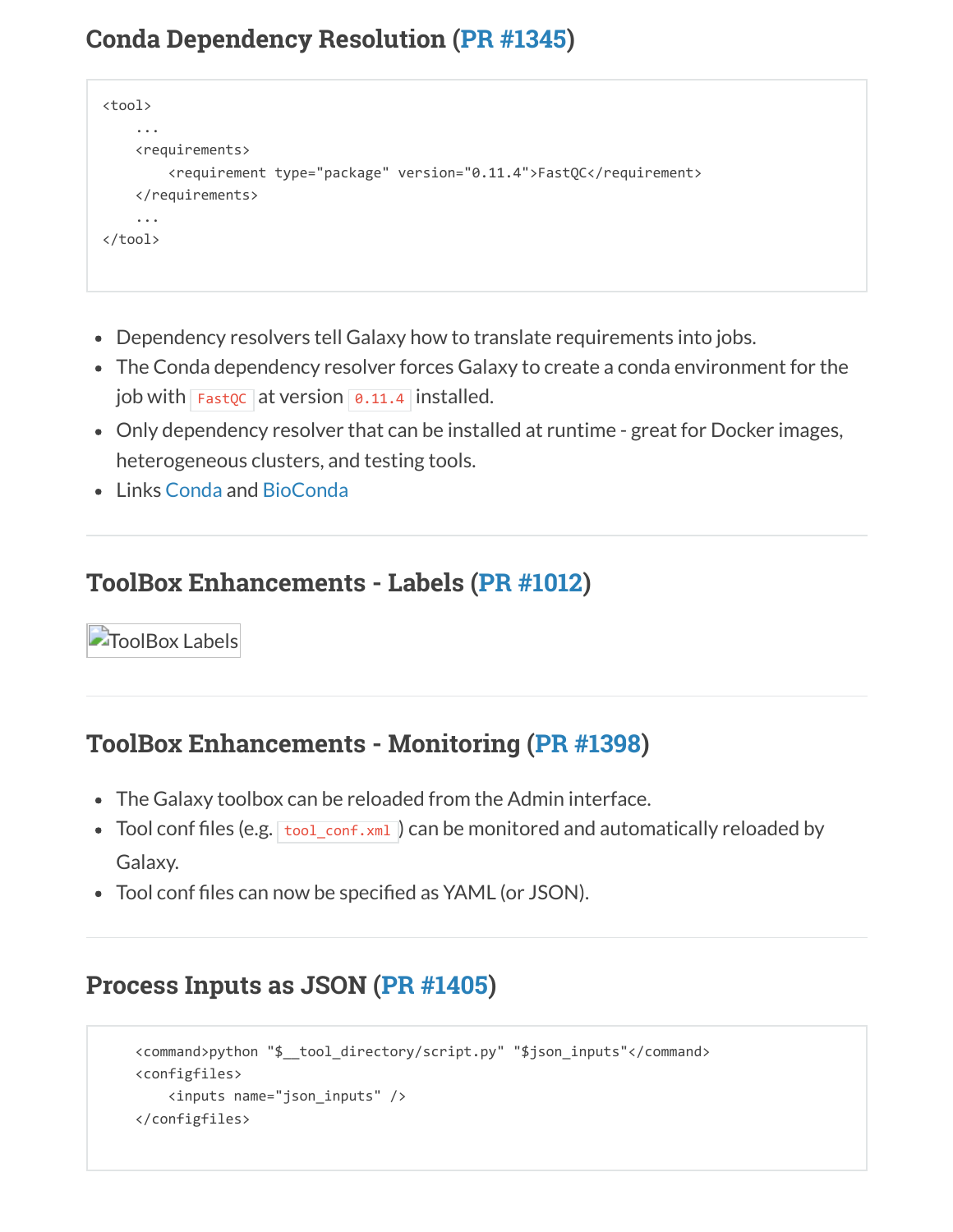This will produce a file referenced as  $\frac{1}{2}$  sjson\_inputs that contains a nested JSON structure corresponding to the tools inputs. Of limitted utility for simple command-line tools - but complex tools with many repeats, conditional, and nesting could potentially benefit from this.

For instance, the [JBrowse](https://github.com/galaxyproject/tools-iuc/blob/master/tools/jbrowse/jbrowse.xml) tool generates a complex JSON data structure using a configfile inside the XML. This is a much more portable way to deal with that.

#### **Collections**

- data\_collection tool parameters ( param s) can now specify multiple collection\_type S for consumption [\(PR #1308](https://github.com/galaxyproject/galaxy/pull/1308)).
	- $\circ$  This mirrors the  $\frac{1}{10}$  format attribute which allows a comma-separated list of potential format types.
- [Multiple collections can now be supplied to a](https://github.com/galaxyproject/galaxy/pull/805)  $mu$   $time$   $data$  parameter (PR #805).
- Output collections can specify a  $t$ ype\_source attribute (again mirroring  $f$ ormat\_source) ([PR #1153](https://github.com/galaxyproject/galaxy/pull/1153)).

### **15.10**

Full [Galaxy changelog](https://docs.galaxyproject.org/en/master/releases/15.10_announce.html).

#### **Collections**

- $\bullet$  Tools may now produce explicit nested outputs [PR #538](https://github.com/galaxyproject/galaxy/pull/538). This enhances the discover\_dataset XML tag to allow this.
- Allow certain  $\sqrt{\frac{1}{\sqrt{2}}}$  actions on collections. [PR #544.](https://github.com/galaxyproject/galaxy/pull/544)
- Allow discover\_dataset tags to use format instead of  $ext{ext}$  when referring to datatype extensions/formats.
- Allow  $\frac{min}{max}$  attributes on multiple data input parameters [PR #765](https://github.com/galaxyproject/galaxy/pull/765).

#### **Whitelist Tools that Generate HTML ([PR #510\)](https://github.com/galaxyproject/galaxy/pull/510)**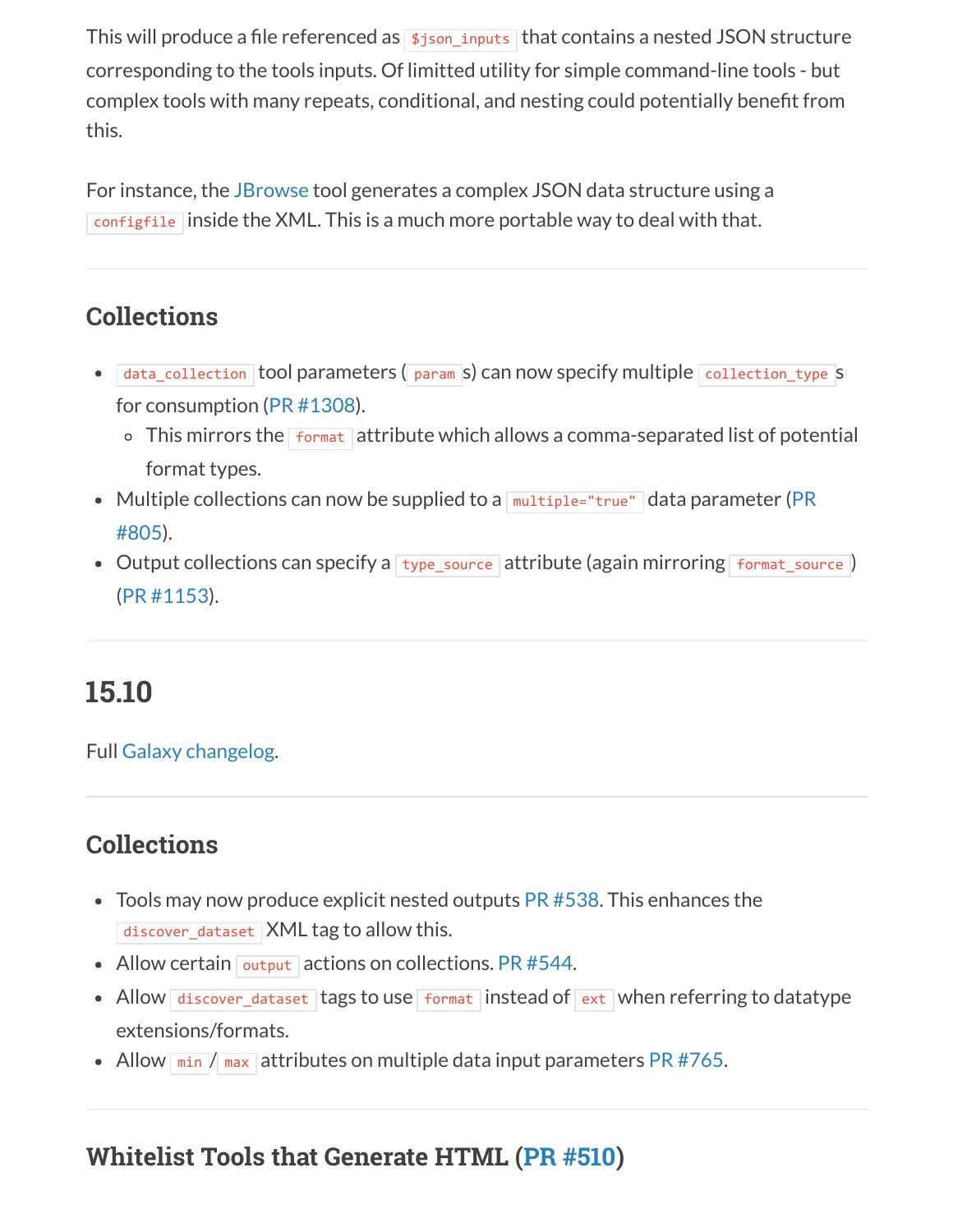Galaxy now contains a plain text file that contains a list of tools whose output can be trusted when rendering HTML.

### **15.07**

Full [Galaxy changelog](https://docs.galaxyproject.org/en/master/releases/15.07_announce.html).

#### **Parameterized XML Macros ([PR #362\)](https://github.com/galaxyproject/galaxy/pull/362)**

Macros now allow defining tokens to be consumed as XML attributes. For instance, the following definition

```
<tool> 
         <expand macro="inputs" foo="hello" /> 
         <expand macro="inputs" foo="world" /> 
         <expand macro="inputs" /> 
         <macros> 
                  <xml name="inputs" token_foo="the_default">
                           <inputs>@FOO@</inputs> 
          \langle xm1 \rangle    </macros> 
</tool>
```
would expand out as

```
<tool> 
        <inputs>hello</inputs> 
        <inputs>world</inputs> 
        <inputs>the_default</inputs> 
</tool>
```
#### **Tool Form**

The workflow editor was updated to the use Galaxy's newer frontend tool form.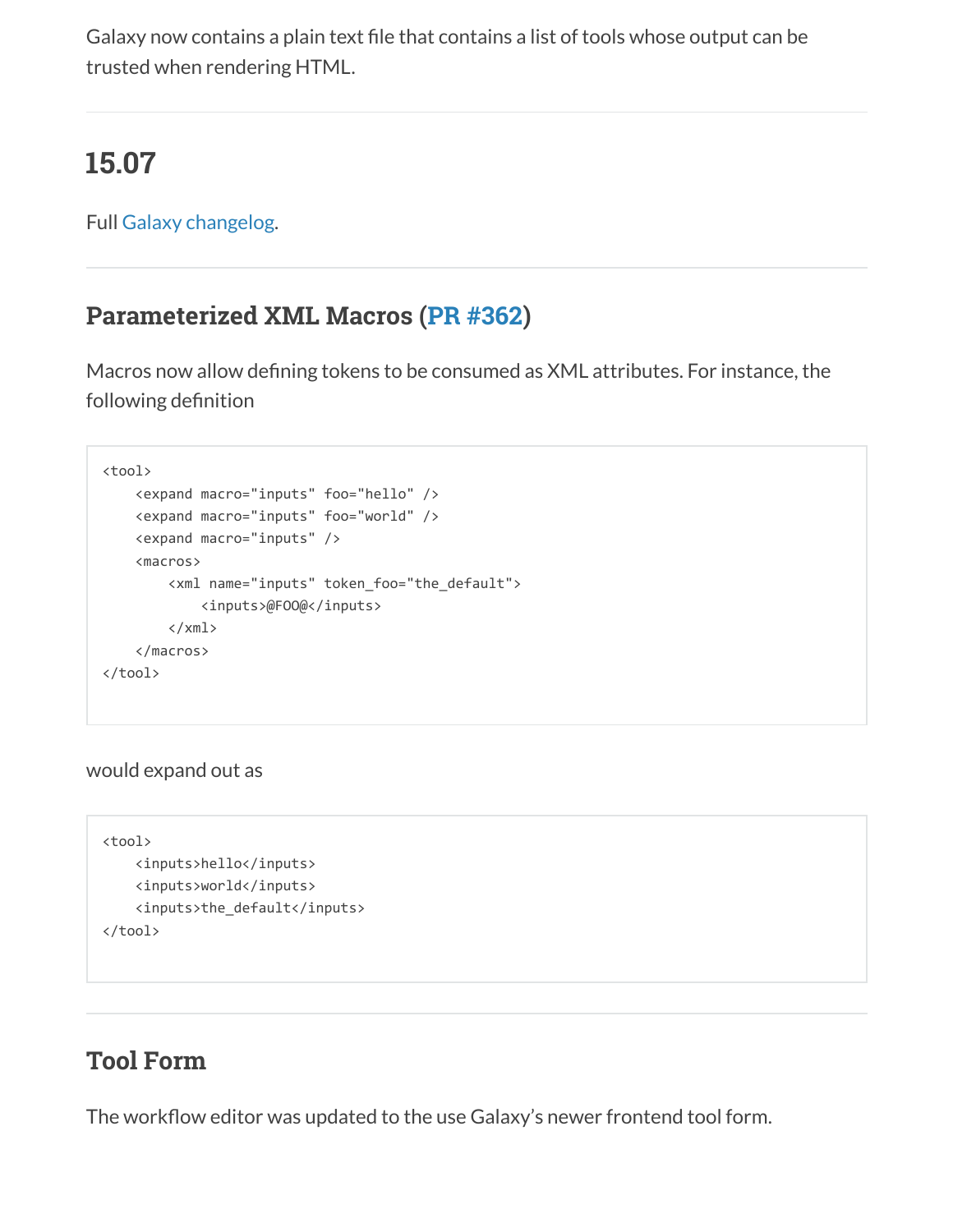| o                | <b>Details</b>                                                                                                                                                               |
|------------------|------------------------------------------------------------------------------------------------------------------------------------------------------------------------------|
|                  | <b>Select high quality segments</b><br>(Galaxy Version 1.0.0)                                                                                                                |
|                  | <b>Reads</b><br>Data input 'input1' (fasta)<br><b>Quality scores</b>                                                                                                         |
|                  | Data input 'input2' (qualsolexa or<br>qual454)                                                                                                                               |
|                  | Minimal quality score                                                                                                                                                        |
|                  | 20                                                                                                                                                                           |
|                  | bases scoring below this value will trigger<br>splitting                                                                                                                     |
|                  | Minimal length of contiguous<br>segment                                                                                                                                      |
|                  | 50                                                                                                                                                                           |
| egments <b>x</b> | report all high quality segments above<br>this length. Setting this option to '0' will<br>cause the program to return a single<br>longest run of high quality bases per read |

#### **Environment Variables ([PR #395](https://github.com/galaxyproject/galaxy/pull/395))**

Tools may now use inputs to define environment variables that will be set during tool execution. The new environment variables XML block is used to define this.

```
<tool> 
        ... 
        <command> 
                 echo "\$INTVAR"  >  $out_file1; 
                 echo "\$FORTEST" >> $out_file1; 
        </command> 
        <environment_variables> 
                 <environment_variable name="INTVAR">$inttest</environment_variable> 
                 <environment_variable name="FORTEST">#for i in ['m', 'o', 'o']#$i#end for#
</environment_variable> 
        </environment_variables> 
         ...
```
[Test tool](https://github.com/galaxyproject/galaxy/blob/dev/test/functional/tools/environment_variables.xml) demonstrating the use of the environment\_variables tag.